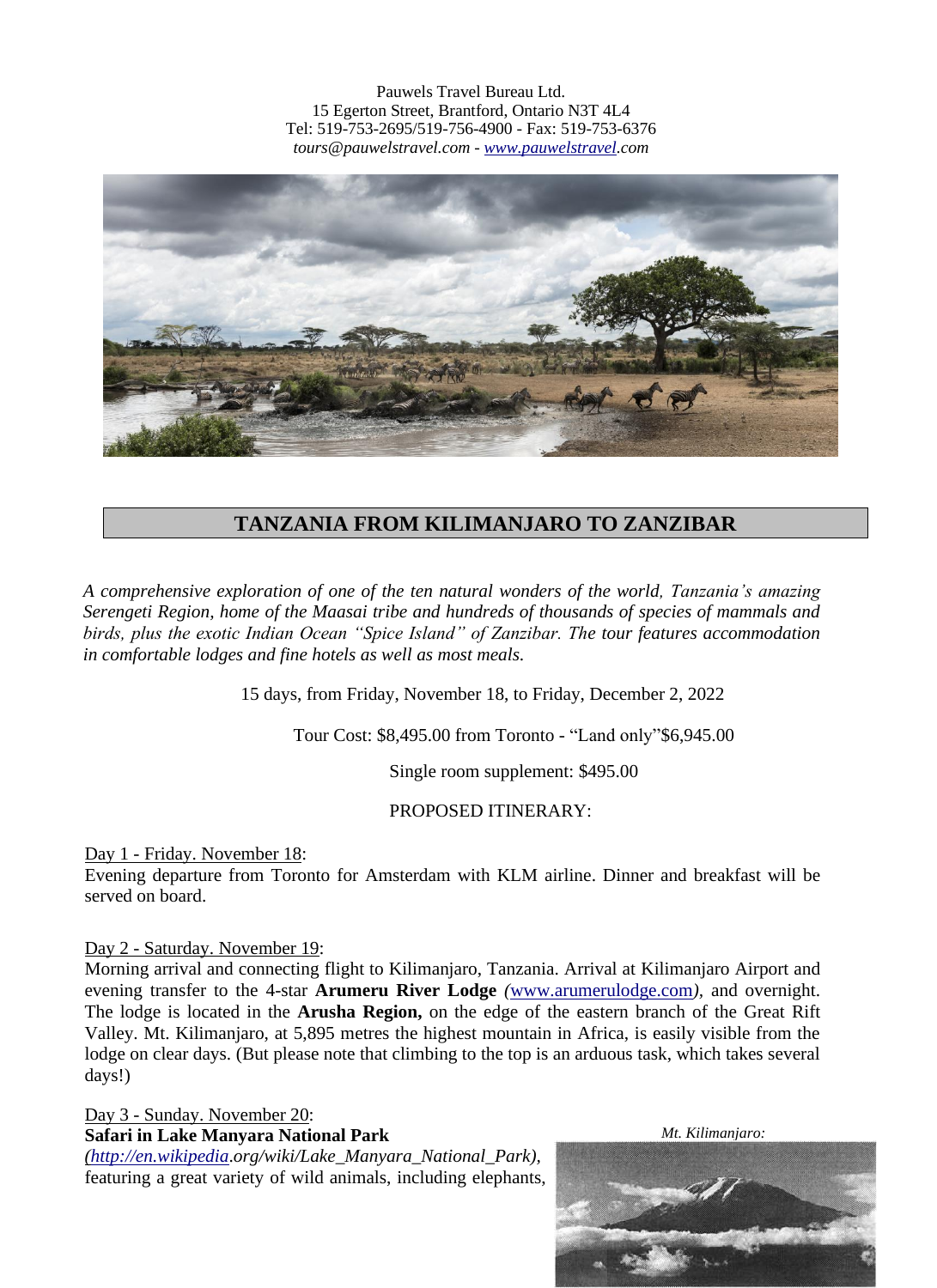

trees!, and also, especially around Lake Manyara, thousands of flamingoes and about 400 other species of birds. Buffet picnic lunch in the park. Dinner and overnight in the beautiful 4-star **Bashay Rift lodge**  in the Karatu Region, surrounded by coffee plantations *(www.bashay-rift-lodge.com)*Room in the Bashay Rift Lodge

### Day 4 – Monday, November 21:

Today we explore the **Ngorongoro Crater,** measuring no less than 20 km in diameter, which is home to an incredibly rich variety of fauna, including rhinos as well as lions, leopards, elephants... ([\(http://en.wikipedia.org/wiki/Ngorongoro\)](http://en.wikipedia.org/wiki/Ngorongoro) A picnic lunch will again be included. Late afternoon arrival in **Olduvai Camp,** situated at an altitude of 1,400 m in the world-famous Olduvai Gorge (*www.olduvaicamp.com*). Escorted by Maasai warriors, we enjoy a leisurely walk to the top of a nearby Kopje (small hill) in order to admire the great **Serengeti Plain** at sunset [\(www.serengeti.org](http://www.serengeti.org/)*;* see also <http://en.wikipedia.org/wiki/Serengeti>*).* Dinner and overnight in very comfortable, fully equipped tents !

The **Olduvai Gorge,** a 50-km long ravine, is one of the most important prehistoric sites in the world, and has provided a major contribution to the understanding of early human evolution. Millions of years ago, it was inhabited byearly species of humans, such as*homo habilis* and *homo erectus.* Olduvai is therefore known as "The Cradle of Mankind*", (http://en.wikipedia.org/wiki/Olduvai\_Gorge.)*



*< Giraffes, with Olduvai Camp in the background*

Day 5 – Tuesday, November 22:

After breakfast, departure for Serengeti, an immense National Park, featuring a combination of savannah and forests, valleys and kopjes, inhabited by the greatest concentration of felines in the world, plus countless buffaloes, giraffes, antelopes, crocodiles, and hippos. Picnic lunch en route. Arrive in the Serengeti

around noon where we will meet our guides for a safari. Dinner, evening around the campfire, and overnight in **Mbalageti Lodge,** featuring tented chalets, fully equipped with shower, toilet, etc.

### **TANZANIA:**

Tanzania, officially the "United Republic of Tanzania," is a state composed of 26 regions, including the semi- autonomous region of Zanzibar. Since 1996 the official capital of Tanzania has been Dodoma, but the country's biggest city and former capital, the Indian Ocean seaport of Dar es Salaam, remains the *de facto* seat of most government institutions. The name Tanzania derives from the names of two states,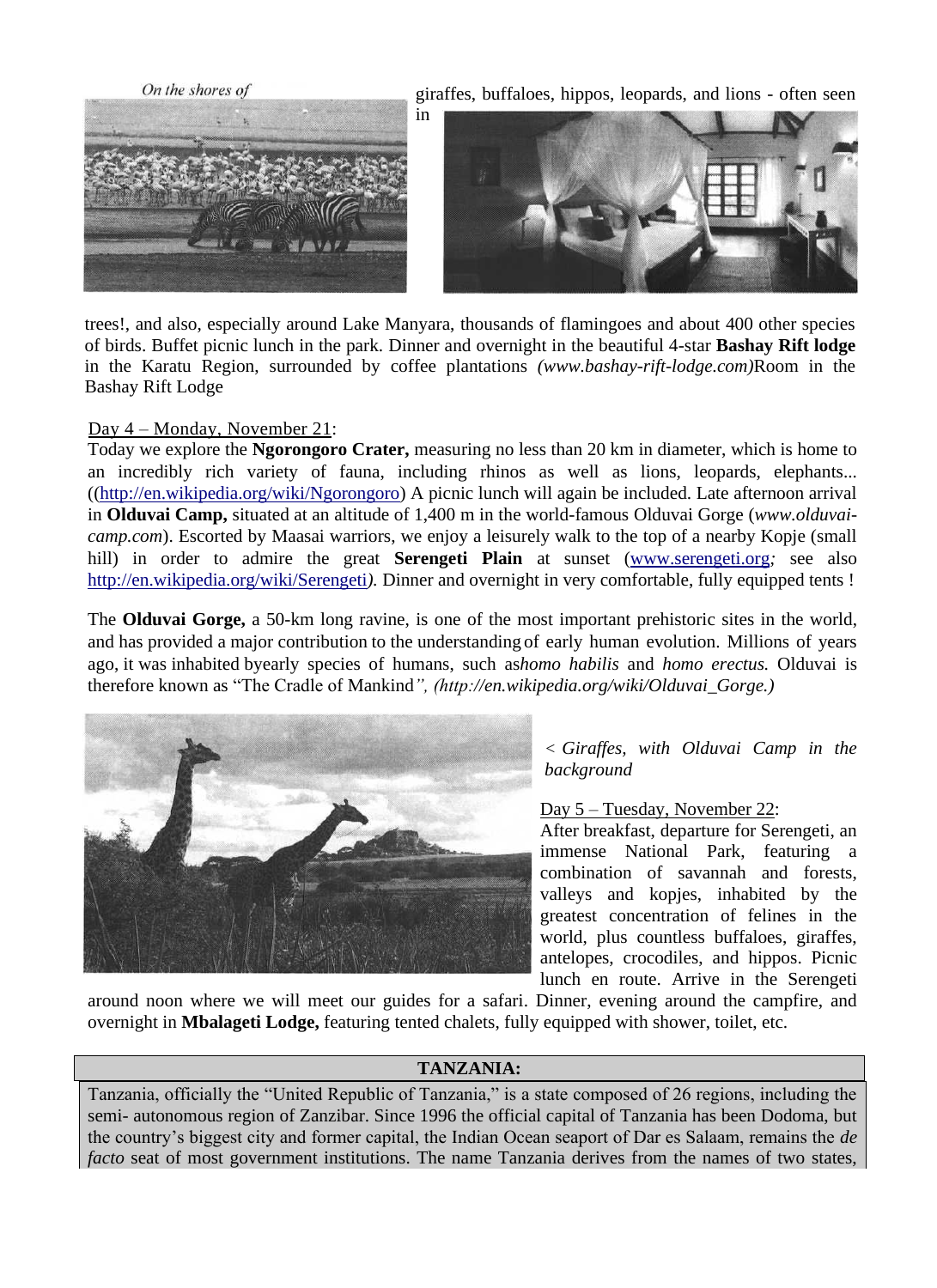Tanganyika, formerly a German colony known as German East Africa, and Zanzibar, a former British protectorate, that united in 1964. *(See* [http://en,](http://en/)wikipedia.org/wiki/Tanzania)

### Day 6 – Wednesday, November 23:

Morning excursion to Lake Victoria where we take a boat ride and visit a local village. After lunch return to Serengeti National Park with the option of a full afternoon's safari or free time. Lunch and dinner will be included.

### Day 7 – Thursday, November 24:

Today we return to the Ngorongoro area via the "Road of the Kopjes." Look out for "big cats" such as lions, leopards and cheetahs! Picnic lunch en route. In the afternoon we explore the **Ngorongoro Conservation Area,** which, unlike the regular National parks, is also inhabited by humans. This is the homeland of the Maasai, a tribe of nomadic pastoralists who have maintained their traditional lifestyle and coexist with the local wildlife. Visiting a **Maasai village,** you will experience Africa as it was a few hundred years ago! Today we will also be able to admire some remarkable geological features, such as the Nassera Rock, a huge monolith that is home to all sorts of game and birds, shifting dunes of volcanic ash, sacred to the Maasai, and Olkarien Gorge, a canyon inhabited by a colony of vultures. Dinner and overnight again in the 4-star **Bashay Rift Lodge.** How about a swim in the pool before dinner ?

#### Day 8 – Friday, November 25 and Day 9 – Saturday, November 26:

**Two-day safari in** Tarangire National Park, the greatest concentration of wildlife outside the Serengeti ecosystem, and famous for its rare antelopes, such as the kudu, the oryx and the gerenuk - a smorgasbord for predators! Picnic lunch on both days, and dinner and overnight in the small but exquisite **Tarangire River Camp,** located on a hilltop.



 *In the Maasai Village >*



### Day 10 – Sunday, November 27:

Today we fly from Arusha to **Zanzibar.** This autonomous part of Tanzania, formerly an independent sultanate a.k.a. "the spice island", and more recently a British protectorate, is a small island, approximately 90km long and 30km wide, situated in the Indian Ocean just off Tanzania's "Swahili Coast" (*[http://en.wnkipedia.org/wiki/Zanzihar\)](http://en.wnkipedia.org/wiki/Zanzihar).* Arrival and transfer to the beautiful **Karafuu Beach Resort Hotel**  (*[www.karafuuzanzibar.com](http://www.karafuuzanzibar.com/)*), where we will stay in fully equipped air-conditioned cottages. Balance of the day at leisure, and dinner in the hotel's restaurant.

## Day 11 – Monday, November 28:

Today is yours to enjoy in Tanzania entirely at leisure. Breakfast and dinner will be served daily. Some optional excursions and activities will be available, for example a boat trip to Kae, one of the most beautiful beaches of the island, including a BBQ lunch, as

well as a boat tour featuring a chance to snorkel with a colony of bottle-nose dolphins!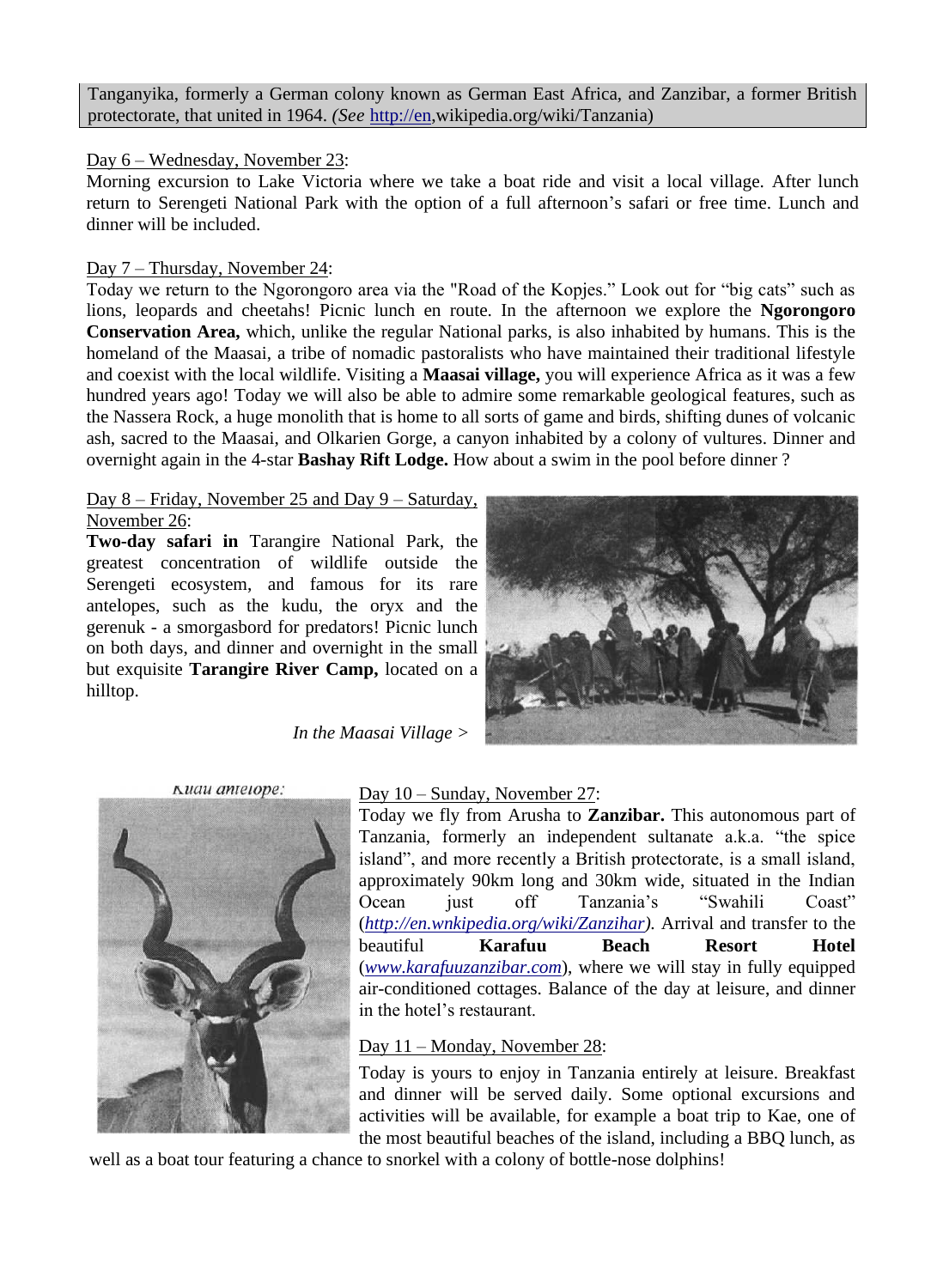### Day 12 – Tuesday, November 29:

Departure from the hotel after breakfast. We're off on a **"spice tour"** of this "spice island," one of the few places in the world where saffron and many other Middle Eastern/Asian spices such as cardamom, ginger, cloves, nutmeg, etc. are grown, including visits to some the beautiful plantations. Also visit to the **Jozani Forest,** featuring some very exotic (and large) trees and ferns and other tropical types of vegetation and inhabited by a native species of monkeys, the Red Colobus, now nearly extinct. Return to hotel.



Der izen of the  $Joz$ ani For

### Day 13 – Wednesday, November 30:

A second free day to relax and enjoy the resort. Breakfast and dinner included.

### Day 14 – Thursday, December 1:

Breakfast followed by a transfer to Stone Town, capital of Zanzibar with a unique blend of Moorish, Middle Eastern, Indian, and African traditions and architectures, and a UNESCO World Heritage Site. Guided walking tour of the old town, the waterfront, and the harbor, with sights such as the Arab Fort and the old Slave Market followed by free time for lunch. In the afternoon, transfer to airport for short flight to Dar Es Salaam for dinner and check in for your return flight to Toronto.

Day 15 – Friday, December 2: Early morning arrival in Toronto.

### **Tour cost: \$8,495.00 from Toronto**

### **"Land only": \$6,945.00 - Single room supplement: \$495.00**

### *Included in the price are:*

- Return flight to Tanzania, via Amsterdam, and domestic flights as shown in the itinerary(price is based on 2020 airfares. Rates to be updated once they become available);

- Accommodation based on double occupancy in the camps and hotels mentioned in the itinerary, or similar, - the single room supplement is \$495.00;

- Meals: Breakfast, lunch and dinner daily during the safari part of the tour on the mainland (ending on Day 10, i.e., November 29), and breakfast and dinner daily in Zanzibar;

- Overland transportation: land cruisers (of 4-6 seats) on the mainland; private coach in Zanzibar;

- All visits and sightseeing as outlined in the itinerary, including admission to parks and other sights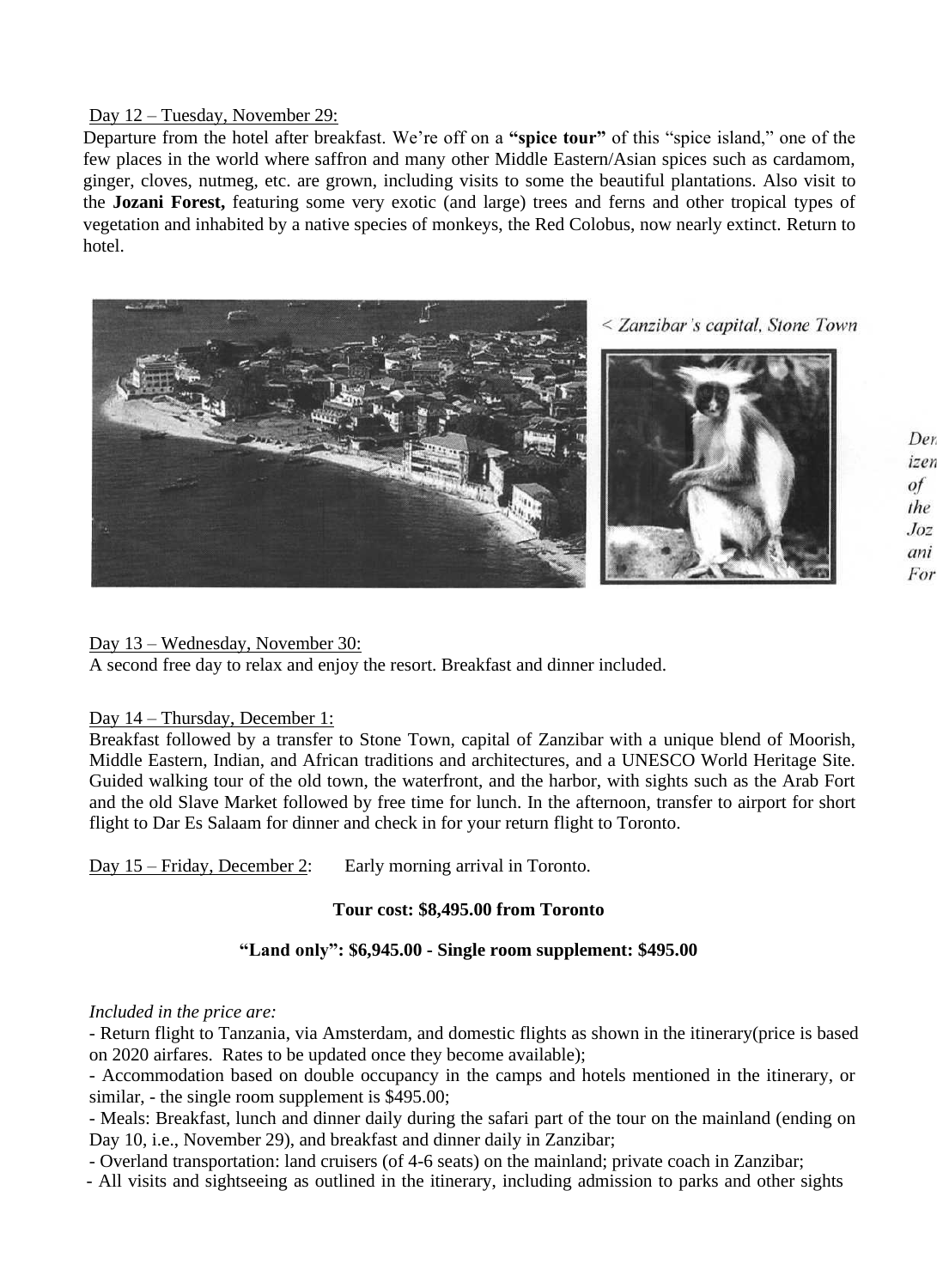mentioned in the itinerary;

- Services of expert guides;
- Gratuities for local guides and drivers;
- Hotel taxes and gratuities.

### *Not included:*

- All expenses of a personal nature;
- Beverages with lunch/dinner, but mineral water will be included during excursions;
- Tanzanian visa fee, approximately US\$60, payable in cash upon arrival;
- Optional Travel insurance. Please contact the office for rates.

### **VISA AND MEDICAL REQUIREMENTS:**

A Tanzanian visa can be obtained upon arrival in the country. A vaccination against *yellow fever* is not required, but strongly recommended. Taking *malaria* medication is (strongly) recommended. For more details, see <https://travel.gc.ca/destinations/Tanzania> *.* You should also consult your personal physician or a specialized travel clinic such as the one on Houson Street South in Hamilton [https://www.passporthealthglobal.com/ca/locations/on/ontario/ontario-travel-clinics/hamilton](https://www.passporthealthglobal.com/ca/locations/on/ontario/ontario-travel-clinics/hamilton-clinic/?paid=1&satid=859&gclid=EAIaIQobChMIoO7Ws9n94QIVQUSGCh2_EAobEBAYASAAEg.%20IJ1vD_BwE)[clinic/?paid=1&satid=859&gclid=EAIaIQobChMIoO7Ws9n94QIVQUSGCh2\\_EAobEBAYASAAEg. IJ1vD\\_BwE.](https://www.passporthealthglobal.com/ca/locations/on/ontario/ontario-travel-clinics/hamilton-clinic/?paid=1&satid=859&gclid=EAIaIQobChMIoO7Ws9n94QIVQUSGCh2_EAobEBAYASAAEg.%20IJ1vD_BwE)

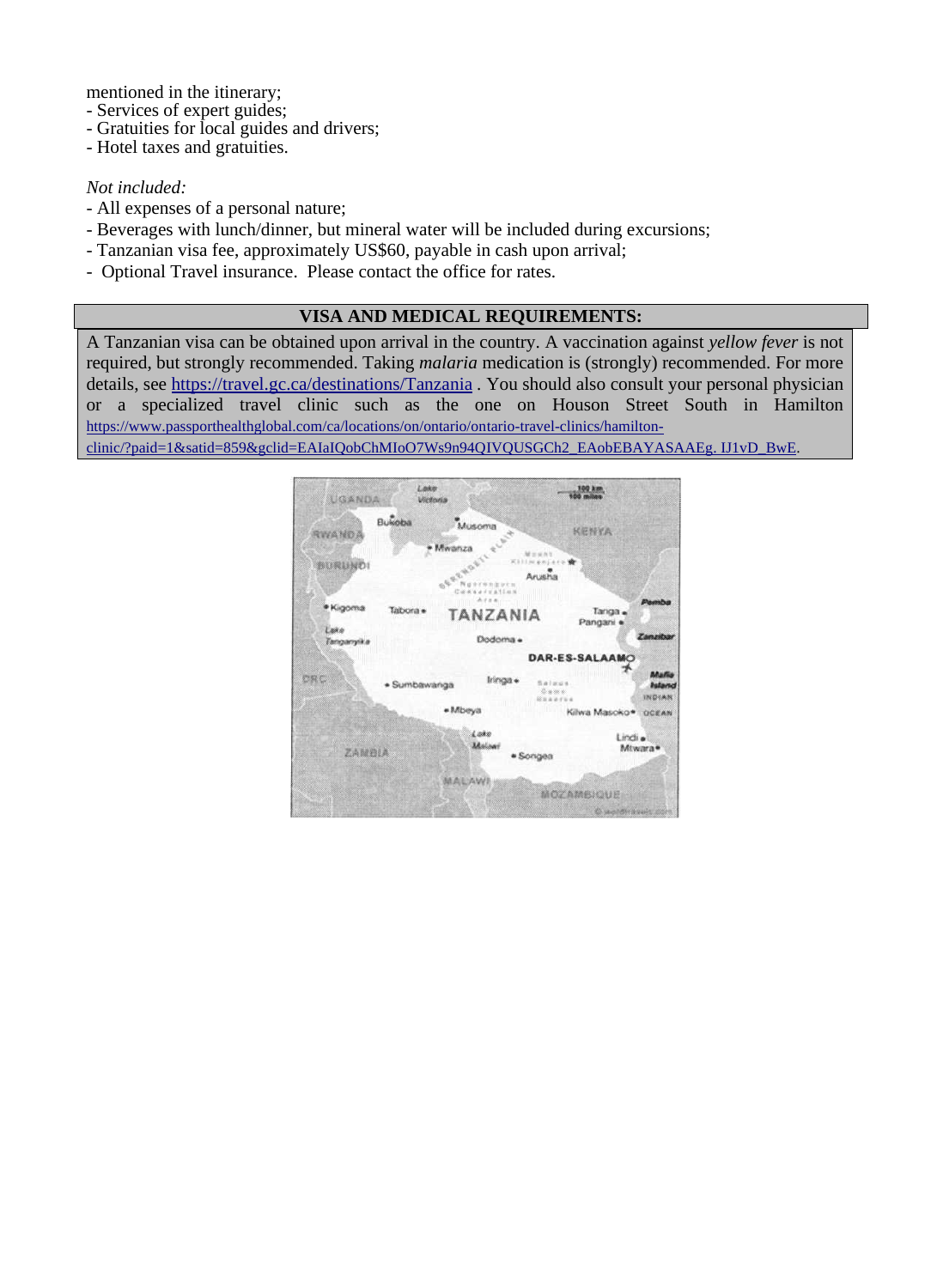### **PAUWELS TRAVEL BUREAU LTD.**

15 Egerton Street, Brantford, Ontario N3T 4L4 Tel: 519-753-2695/519-756-4900 Fax: 519-753-6376 Email: tours@pauwelstravel.com Ont. Reg. #1034992

#### **TERMS AND CONDITIONS**

### **RESERVATIONS AND DEPOSITS:**

Reservations should be made as early as possible to ensure the departure of your choice. A deposit of \$750.00 is required at the time of registration. **Your reservation is confirmed upon receipt of your deposit and application form. No reservations will be accepted without a signed application form.**

#### **REFUND OF UNUSED ARRANGEMENTS:**

Because the rates of Pauwels Travel Bureau Ltd. are based on group participation, no refund can be made for any tour accommodation or tour service or tour feature not taken. If cancellation occurs while the tour is in progress, no refund can be made for the tour portion not taken. We strongly suggest that to allow for any unexpected contingencies, you purchase the all-inclusive insurance.

### **CANCELLATION POLICY:**

Refund of deposit is made in full if cancellation is received in writing by Pauwels Travel Bureau Ltd. more than 120 days prior of the departure date. For cancellation received in writing 119 days prior or less the following cancellation charges apply:

119 days to 90 days: Refund in full less a non refundable administrative fee of \$500.00 per person

89 days to 46 days before departure: 25% of tour cost 45 to 31 days before departure: 50% of tour cost Within 30 days prior to departure: 100% of tour cost

### **RESPONSIBILITY:**

Pauwels Travel Bureau Ltd. reserves the right without notice, to withdraw any part or all of the tour. Factors such as airline schedule changes, hotel overbookings, inclement weather, etc. may necessitate changes in the itinerary as outlined. There may also be other circumstances in which changes become necessary or advisable. Any savings realized by these changes will be passed on to the passengers, any resultant expenses shall be borne by the passenger. Pauwels Travel Bureau Ltd. acts only as an agent in securing hotel, transportation and other travel services and in no event shall be held responsible for the failure by any person or company to render any transportation, lodging or other travel service to be provided on the tour. All hotel, transportation and other travel services are provided to tour members subject to all the terms and conditions under which they are offered to the public generally. The acceptance of the initial service to be provided under the tour shall be considered an acceptance by the tour member of those conditions. Pauwels Travel Bureau Ltd. also reserves the right to decline, to accept or retain any person as a member of the tour, in which case equitable refund will be made at the discretion of the tour operators.

### **AIR TRANSPORTATION:**

Trans Atlantic economy flight by scheduled, IATA carriers, based on a group rate, but other fares may also be used. Deviations (e.g. earlier departures or later returns) are usually available at a surcharge. All fares are subject to specific rules and regulations, to changes, and to government approval.